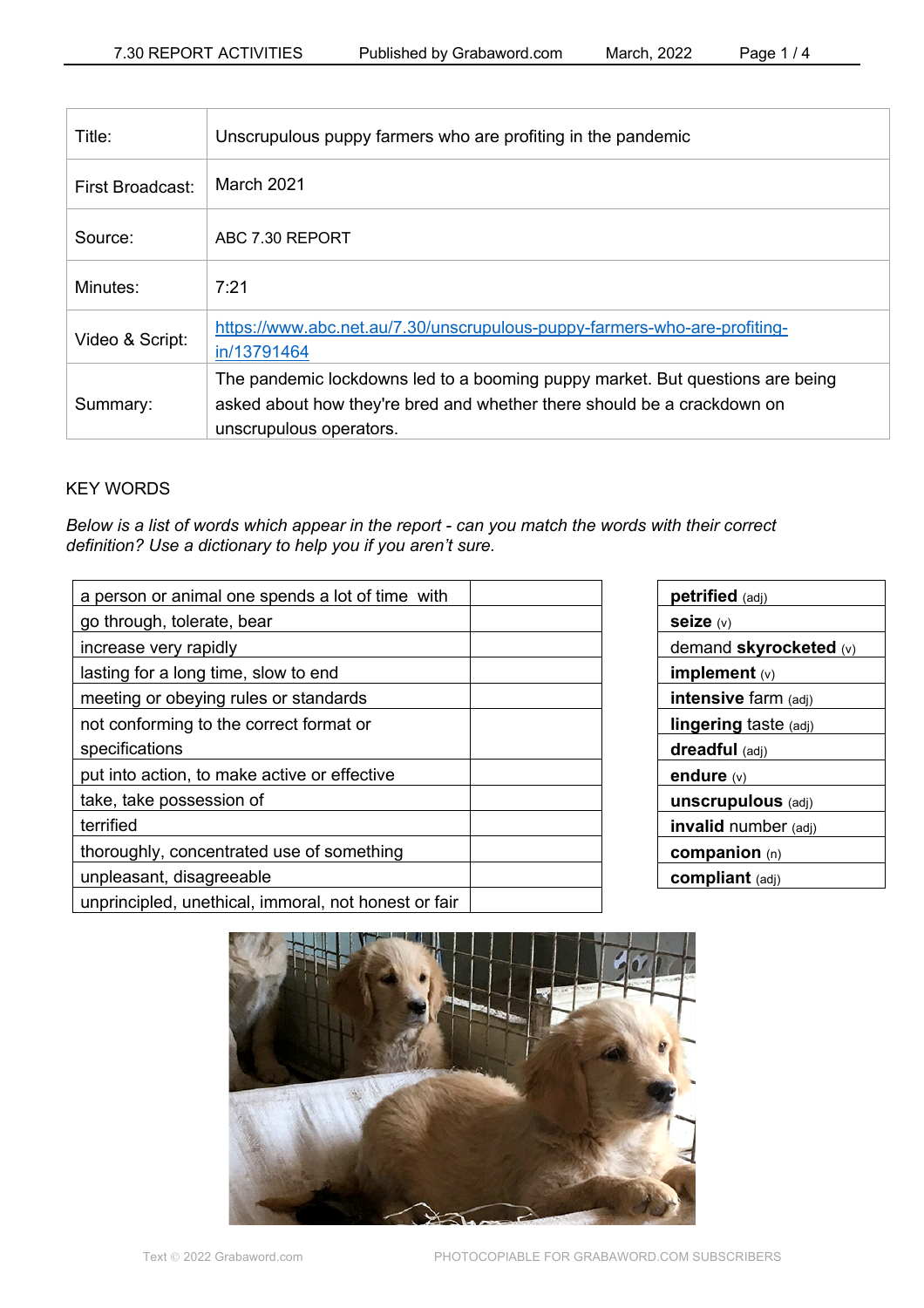#### **SUMMARY**

The pandemic lockdowns led to a booming puppy market. But questions are being asked about how they're bred and whether there should be a crackdown on unscrupulous operators.

RSPCA = The Royal Society for the Prevention of Cruelty to Animals

# FOCUS QUESTIONS

- Why did the pandemic lockdowns lead to a booming puppy market?
- Emma Hurst, an NSW Animal Justice Member of Parliament, says "it's perfectly legal for somebody in NSW to set up an intensive factory farm of dogs with say 600 female dogs and force them to pump out litter after litter for their entire lives." Do you think this is cruel?
- In 2020, Victoria introduced a cap on the number of breeding dogs on each puppy farm. Is this a good idea? What should the limit be?

## LISTENING

*First watch the report and answer the questions*

- How many dogs had the RSPCA rescued from one particular puppy farm two years ago?
- What is the cap on breeding dogs per facility in Victoria now?

# COMPREHENSION QUESTIONS

## *After watching the report, try to answer the following questions*

- 1. What does Robyn Maloney say her rescued poodle-cross dog, Mia, did after she brought it home?
- 2. To avoid the Victorian ban, the Murray River local council, on the New South Wales side of the state border with Victoria, has seen an increase in development applications for dog breeding facilities of how much?
- 3. One of those applicants was a man who relocated there from Victoria after he pleaded guilty to animal cruelty charges and was banned from running a domestic animal business for 10 years. Was he successful in his application for a breeding facility housing 320 dogs?
- 4. Michael Beavis paid \$800 for his puppy which ended up being diagnosed with serious medical problems. What was the response from the seller after he tried to contact her?
- 5. Why did the RSPCA close the investigation into the seller after a few days?
- 6. How much can puppies sourced from the illegal puppy trade cost? **Anywhere between \$1,000 and** …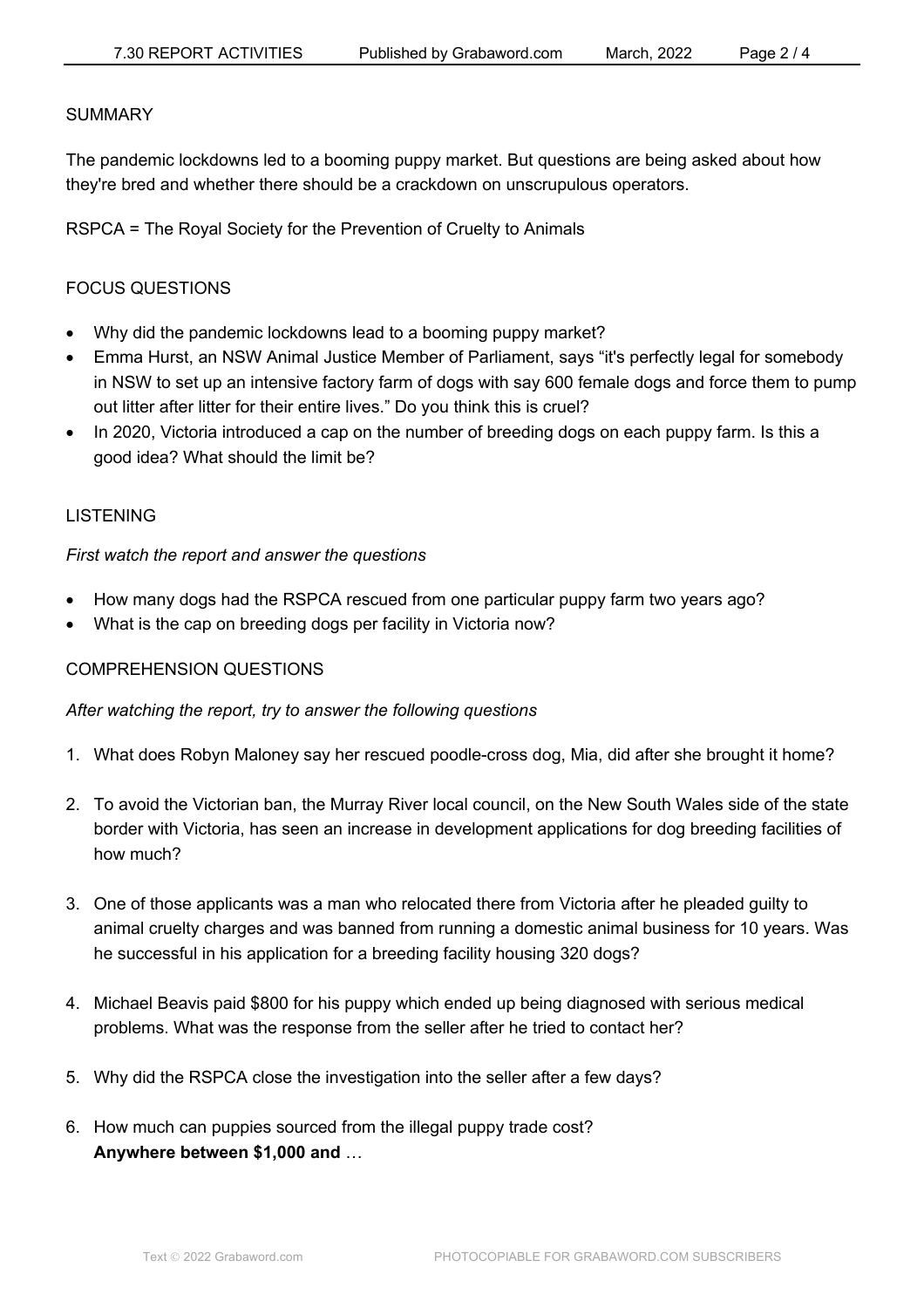## CLOZE

*Use the words to complete the sentences*

### **The form of the word may need to be changed**

| petrified    | seize     | skvrocket | implement |  |
|--------------|-----------|-----------|-----------|--|
| intensive    | lingering | dreadful  | endure    |  |
| unscrupulous | invalid   | companion | compliant |  |

- 1. At the beginning of the school year, the principal reminded students that she expected all of them to with the school's dress rules.
- 2. Border police said they had **they had they had been as a set of the set of the set of illegal cigarette** 2. imports.
- 3. Restaurants are labour **come state in the set of the state of the state of the state of the state of the state** greater than the cost of the food ingredients.
- 4. The 2 close friends had been travelling \_\_\_\_\_\_\_\_\_\_\_\_\_\_\_\_\_\_\_\_\_\_\_\_\_\_\_on more than 20 trips overseas.
- 5. The banking industry was accused of the state of the solutions practices, such as continuing to charge account fees for people who had died.
- 6. The man didn't like swimming in the ocean because he was \_\_\_\_\_\_\_\_\_\_\_\_\_\_\_\_\_\_\_\_\_\_\_\_\_\_\_ of sharks.
- 7. The man had **the manufally a** week of pain before he finally went to the doctor. An x-ray was arranged which showed he had broken his leg.
- 8. The price of houses in the city had  $\blacksquare$  over the last 10 years, making it very hard for first home buyers to enter the market.
- 9. The restaurant chain estimated that the example of a new online booking system had saved the company more than a million dollars in the first year.
- 10. The student told her teacher she couldn't sign into her school internet account because it kept saying her username and password was
- 11. The woman told her doctor some of the effects of COVID, such as a loss of taste,

more than 3 months after she'd become infected.

12. Tina's friend apologized for not being able to come to her dinner party that night. She said she had a cold and felt \_\_\_\_\_\_\_\_\_\_\_\_\_\_\_\_\_\_\_\_\_\_\_\_\_\_\_.